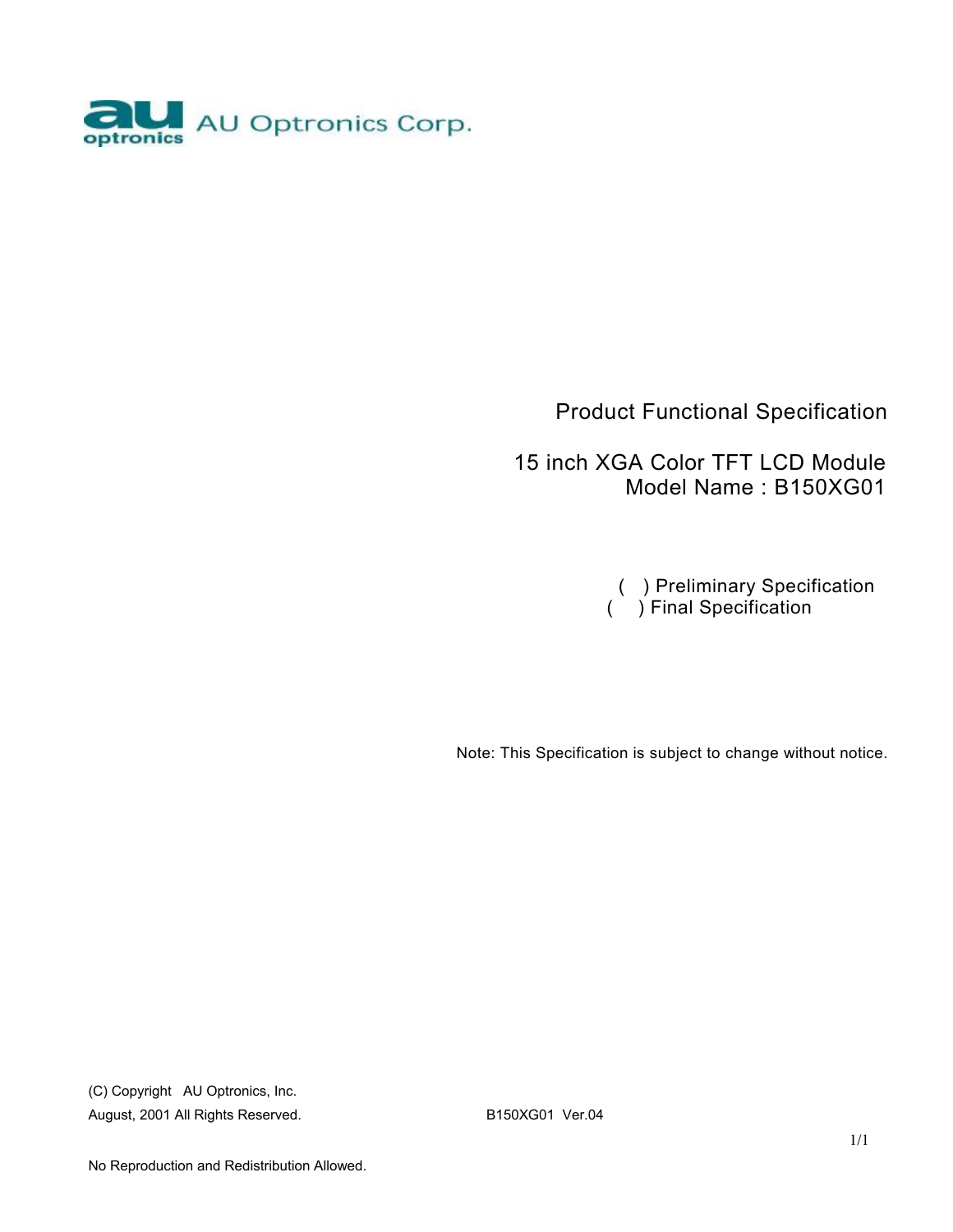### I. Contents

- 1.0 Handling Precautions
- 2.0 General Description
	- 2.1 Characteristics
	- 2.2 Functional Block Diagram
- 3.0 Absolute Maximum Ratings
- 4.0 Optical Characteristics
- 5.0 Signal Interface
	- 5.1 Connectors
	- 5.2 Signal Pin
	- 5.3 Signal Description
	- 5.4 Signal Electrical Characteristics
	- 5.5 Signal for Lamp Connector
- 6.0 Pixel Format Image
- 7.0 Parameter Guide Line for CFL Inverter
- 8.0 Interface Timings
	- 8.1 Timing Characteristics
	- 8.2 Timing Definition
- 9.0 Power Consumption
- 10.0 Power ON/OFF Sequence
- 11.0 Mechanical Characteristics

### II Record of Revision

| Version and Date Page |     | Old description                   | New Description          | <b>Remark</b> |
|-----------------------|-----|-----------------------------------|--------------------------|---------------|
| 0.1.2001/9/25         | All | <b>First Edition for Customer</b> | All                      |               |
| 0.2 2001/12/12        | 9   | LVDS connector type               | FI-XB30SR-HF11           |               |
| 0.2 2001/12/12        | 5   | Thickness: 6.5mm max.             | $6.0mm$ max.             |               |
| 0.3 2002/3/5          | 9   |                                   | Update pin assignment    |               |
| 0.4 2002/4/23         | 5,9 |                                   | Add luminance uniformity |               |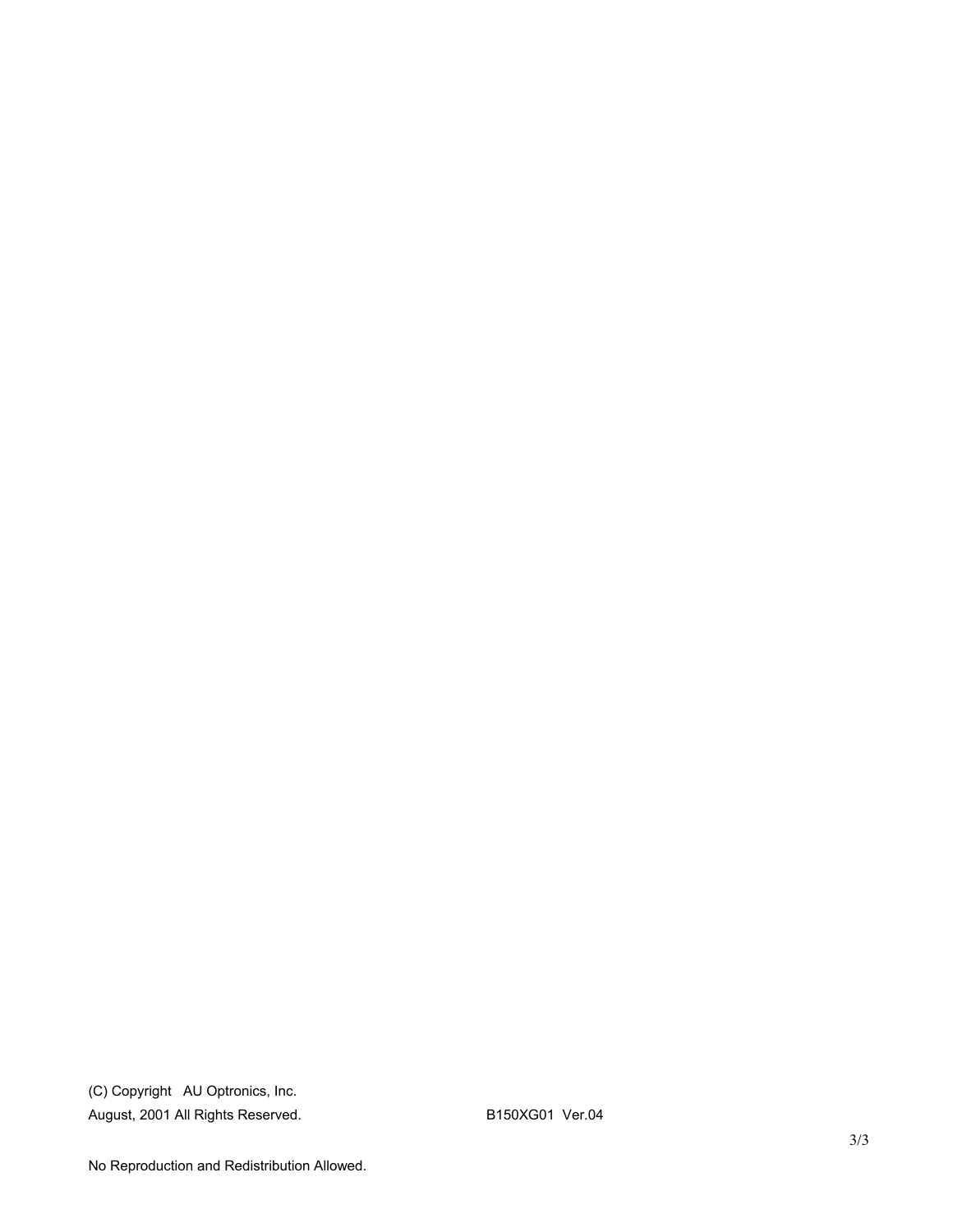## 1.0 Handing Precautions

- 1) Since front polarizer is easily damaged, pay attention not to scratch it.
- 2) Be sure to turn off power supply when inserting or disconnecting from input connector.
- 3) Wipe off water drop immediately. Long contact with water may cause discoloration or spots.
- 4) When the panel surface is soiled, wipe it with absorbent cotton or other soft cloth.
- 5) Since the panel is made of glass, it may break or crack if dropped or bumped on hard surface.
- 6) Since CMOS LSI is used in this module, take care of static electricity and insure human earth when handling.
- 7) Do not open nor modify the Module Assembly.
- 8) Do not press the reflector sheet at the back of the module to any directions.
- 9) In case if a Module has to be put back into the packing container slot after once it was taken out from the container, do not press the center of the CCFL Reflector edge. Instead, press at the far ends of the CFL Reflector edge softly. Otherwise the TFT Module may be damaged.
- 10)At the insertion or removal of the Signal Interface Connector, be sure not to rotate nor tilt the Interface Connector of the TFT Module.
- 11) After installation of the TFT Module into an enclosure (Notebook PC Bezel, for example), do not twist nor bend the TFT Module even momentary. At designing the enclosure, it should be taken into consideration that no bending/twisting forces are applied to the TFT Module from outside. Otherwise the TFT Module may be damaged.
- 12)Cold cathode fluorescent lamp in LCD contains a small amount of mercury. Please follow local ordinances or regulations for disposal.
- 13)Small amount of materials having no flammability grade is used in the LCD module. The LCD module should be supplied by power complied with requirements of Limited Power Source(2.11, IEC60950 or UL1950), or be applied exemption.
- 14)The LCD module is designed so that the CFL in it is supplied by Limited Current Circuit(2.4, IEC60950 or UL1950). Do not connect the CFL in Hazardous Voltage Circuit.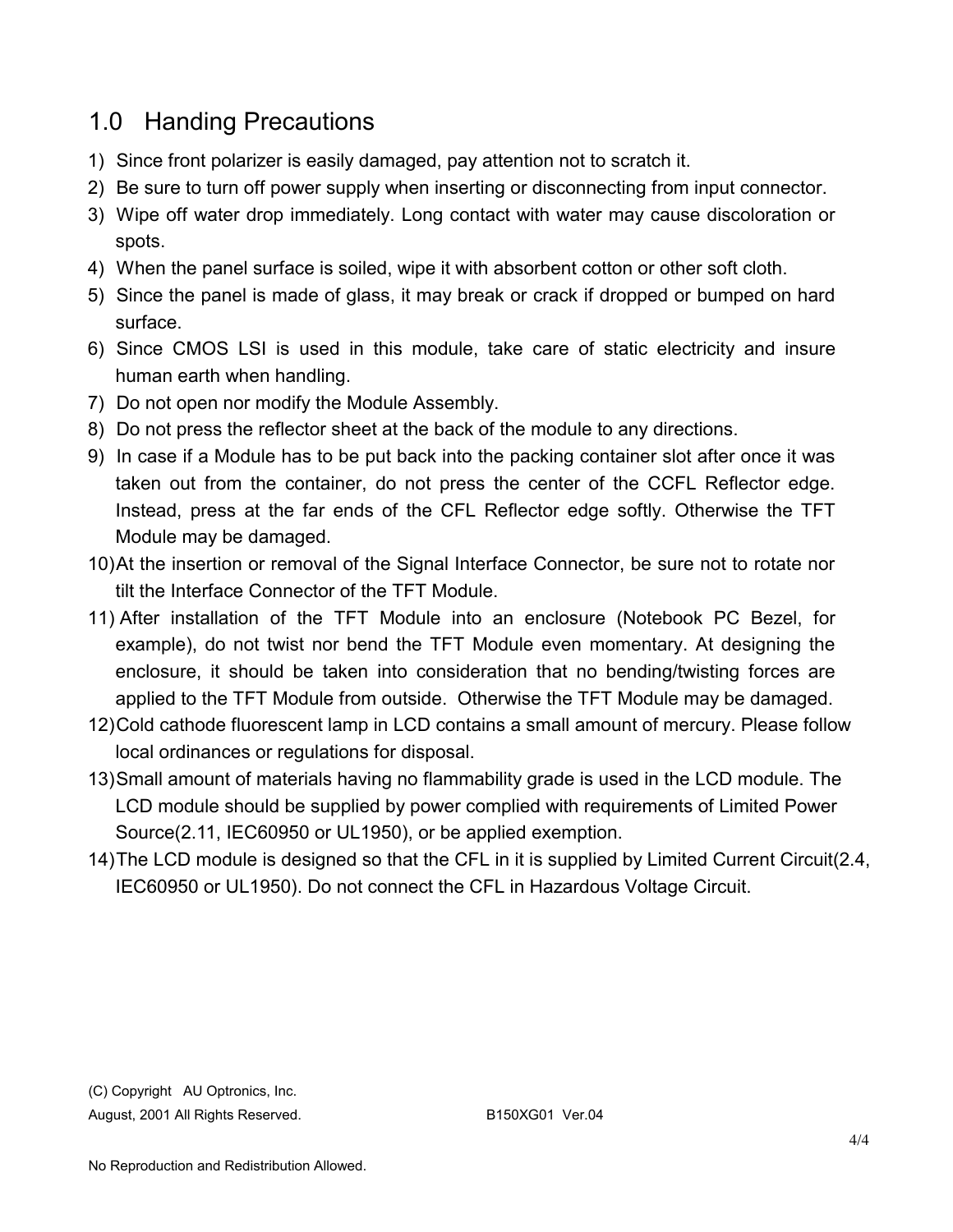# 2.0 General Description

This specification applies to the 15.0 inch Color TFT/LCD Module B150XG01.

This module is designed for a display unit of notebook style personal computer.

The screen format is intended to support the XGA (1024(H) x 768(V)) screen and 262k colors (RGB 6-bits data driver).

All input signals are LVDS interface compatible.

This module does not contain an inverter card for backlight.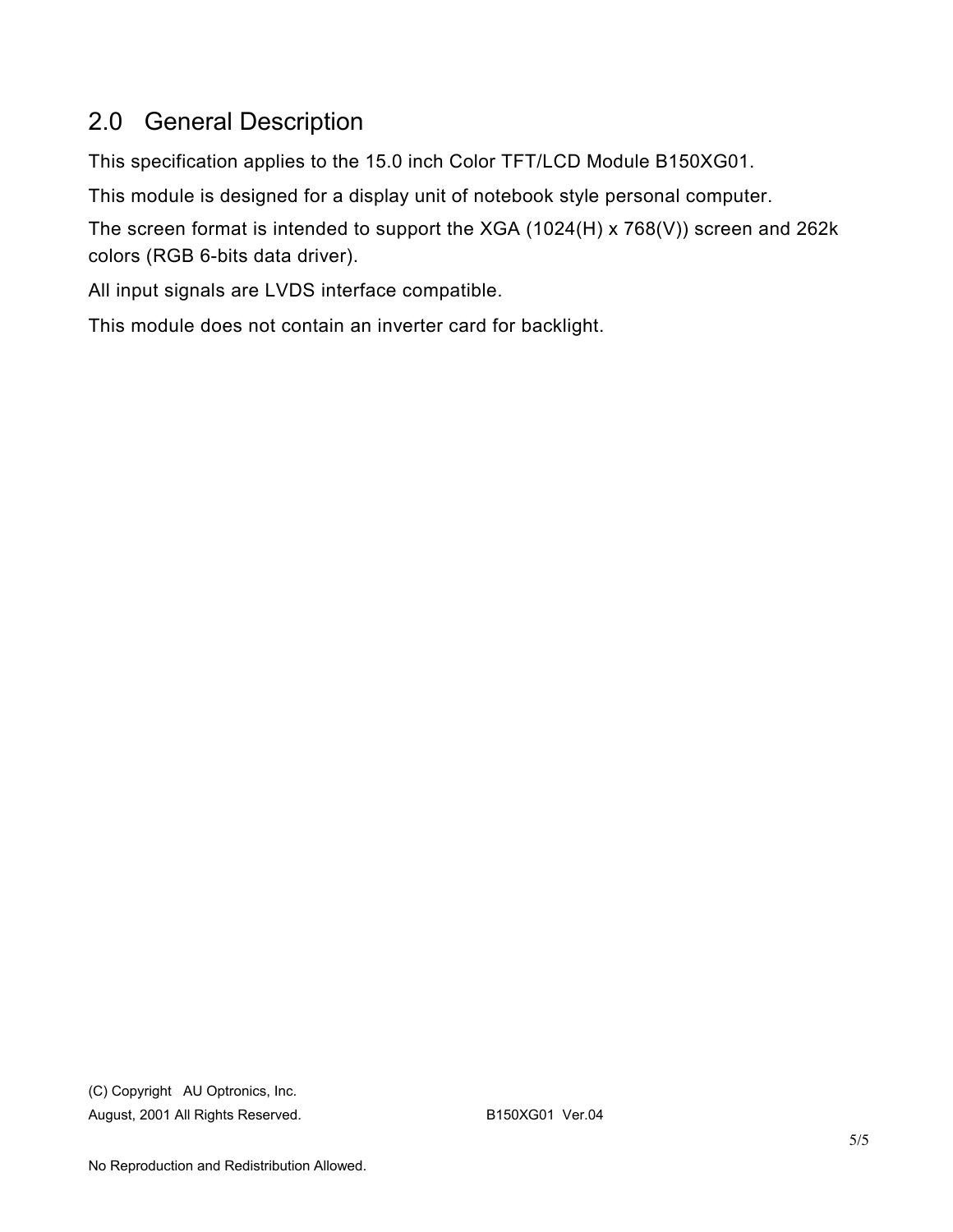### 2.1 Display Characteristics

The following items are characteristics summary on the table under 25 ℃ condition:

| . . <b>.</b><br><b>ITEMS</b>                               | Unit                                             | <b>SPECIFICATIONS</b>                         |
|------------------------------------------------------------|--------------------------------------------------|-----------------------------------------------|
| Screen Diagonal                                            | [mm]                                             | 381                                           |
| <b>Active Area</b>                                         | [mm]                                             | 304.1 X 228.1                                 |
| Pixels H x V                                               |                                                  | $1024(x3)$ x 768                              |
| <b>Pixel Pitch</b>                                         | [mm]                                             | 0.297X0.297                                   |
| <b>Pixel Arrangement</b>                                   |                                                  | R.G.B. Vertical Stripe                        |
| <b>Display Mode</b>                                        |                                                  | Normally White                                |
| <b>Typical</b><br>White<br>Luminance<br>$(ICFL=6.0mA)$     | $[cd/m^2]$                                       | 150 (5 point average)                         |
| <b>Luminance Uniformity</b>                                |                                                  | 1.25 max. (5 pts)<br>1.65 max. (13pts)        |
| <b>Contrast Ratio</b>                                      |                                                  | 250                                           |
| <b>Optical Rise Time/Fall Time</b>                         | [msec]                                           | 11/24                                         |
| Nominal Input Voltage VDD                                  | [Volt]                                           | $+3.3$ Typ.                                   |
| <b>Typical Power Consumption</b><br>(VDD line + VCFL line) | [Watt]                                           | 5.6                                           |
| Weight                                                     | [Grams]                                          | 585g typ.                                     |
| <b>Physical Size</b>                                       | [mm]                                             | 317.3 x 242.0 x 6.0 max.                      |
| <b>Electrical Interface</b>                                |                                                  | 1 channel LVDS                                |
| <b>Support Color</b>                                       |                                                  | Native 262K colors (RGB 6-bit data<br>driver) |
| Temperature Range<br>Operating<br>Storage (Shipping)       | $\lceil{^{\circ}C}\rceil$<br>$\Gamma^{\circ}$ Cl | 0 to $+50$<br>$-20$ to $+60$                  |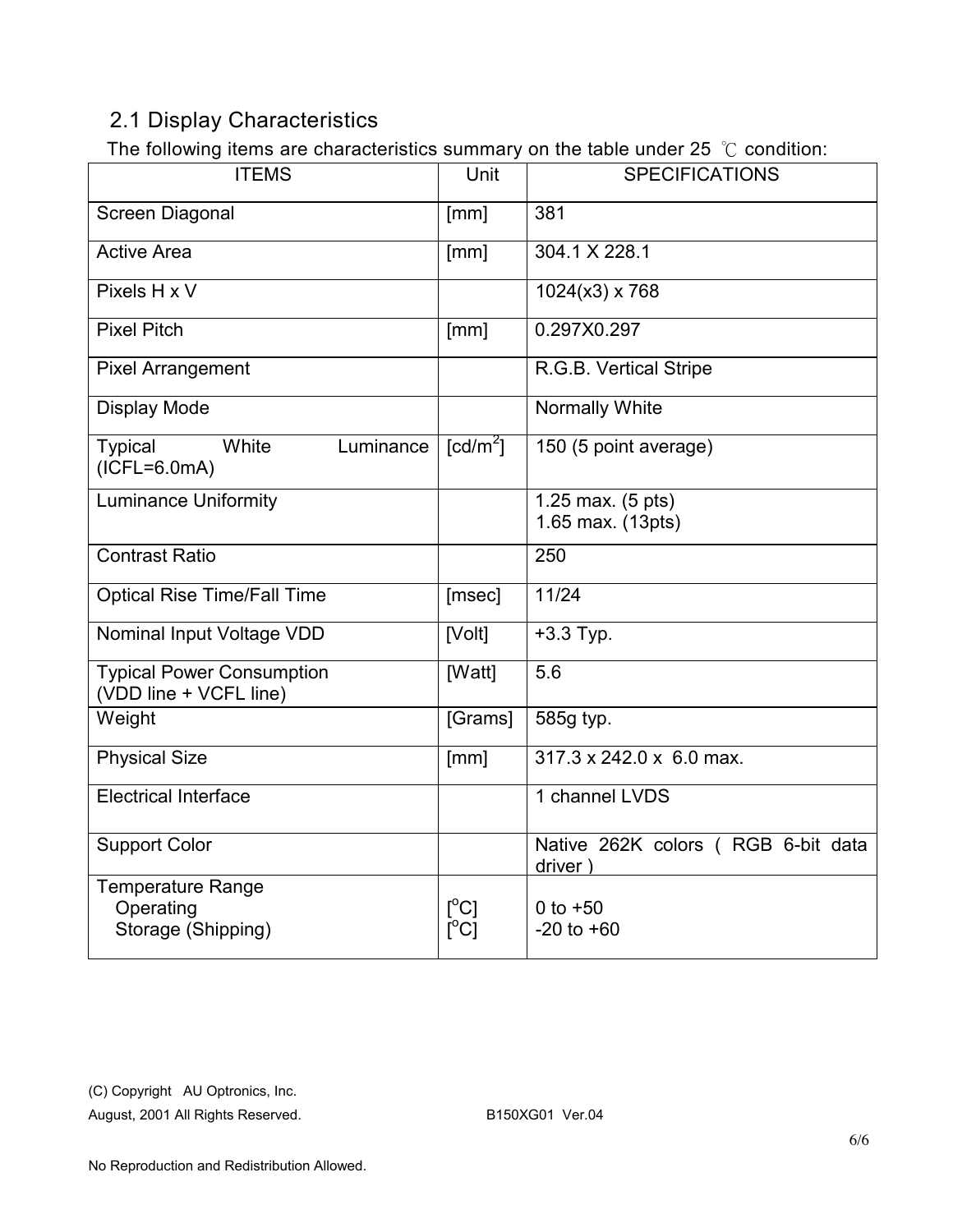### 2.2 Functional Block Diagram

The following diagram shows the functional block of the 15.0 inches Color TFT/LCD Module:

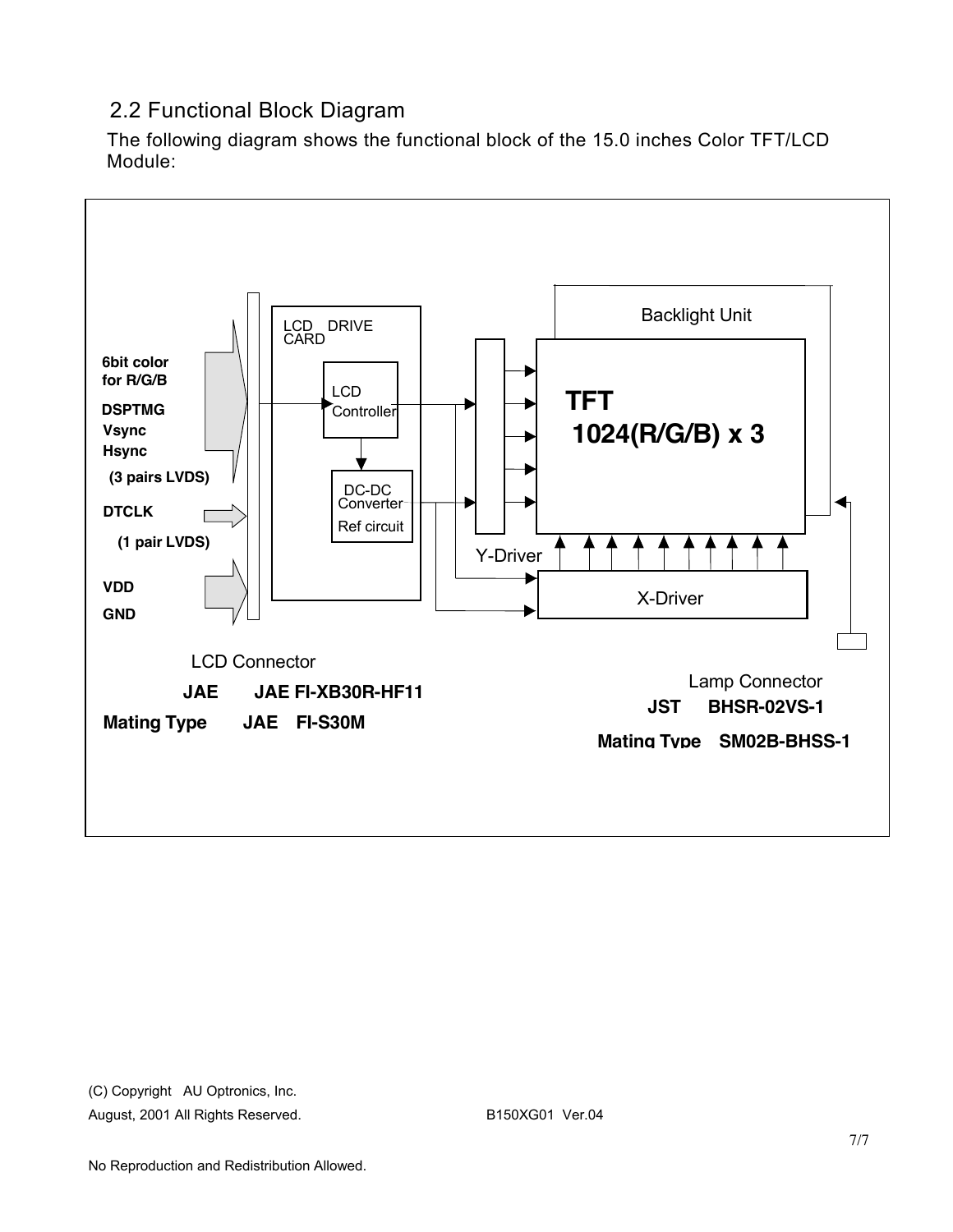# 3.0 Absolute Maximum Ratings

| wooldto maximum rutingo or tho modulo io do rollowing.<br>Item | Symbol      | Min            | Max                    | Unit                      | Conditions        |
|----------------------------------------------------------------|-------------|----------------|------------------------|---------------------------|-------------------|
| Logic/LCD Drive Voltage                                        | <b>VDD</b>  | $-0.3$         | $+4.0$                 | [Volt]                    |                   |
| Input Voltage of Signal                                        | Vin         | $-0.3$         | $VDD+0.3$              | [Volt]                    |                   |
| <b>CCFL Current</b>                                            | <b>ICFL</b> | $\overline{a}$ | $\overline{7}$         | [mA]<br>rms               |                   |
| <b>CCFL Ignition Voltage</b>                                   | Vs          |                | 1150                   | Vrms                      |                   |
| <b>Operating Temperature</b>                                   | <b>TOP</b>  | $\overline{0}$ | $+50$                  | $\lceil{^{\circ}C}\rceil$ | Note 1            |
| <b>Operating Humidity</b>                                      | <b>HOP</b>  | 8              | 95                     | [%RH]                     | Note 1            |
| <b>Storage Temperature</b>                                     | <b>TST</b>  | $-20$          | $+60$                  | $\sqrt{C}$                | Note 1            |
| <b>Storage Humidity</b>                                        | <b>HST</b>  | 5              | 95                     | [%RH]                     | Note 1            |
| Vibration                                                      |             |                | 1.5 10-500<br>(random) | G Hz                      | 2hr/axis, X, Y, Z |
| <b>Shock</b>                                                   |             |                | 220, 2                 | G ms                      | Half sine wave    |

Absolute maximum ratings of the module is as following:

Note 1 : Maximum Wet-Bulb should be 39℃ and No condensation.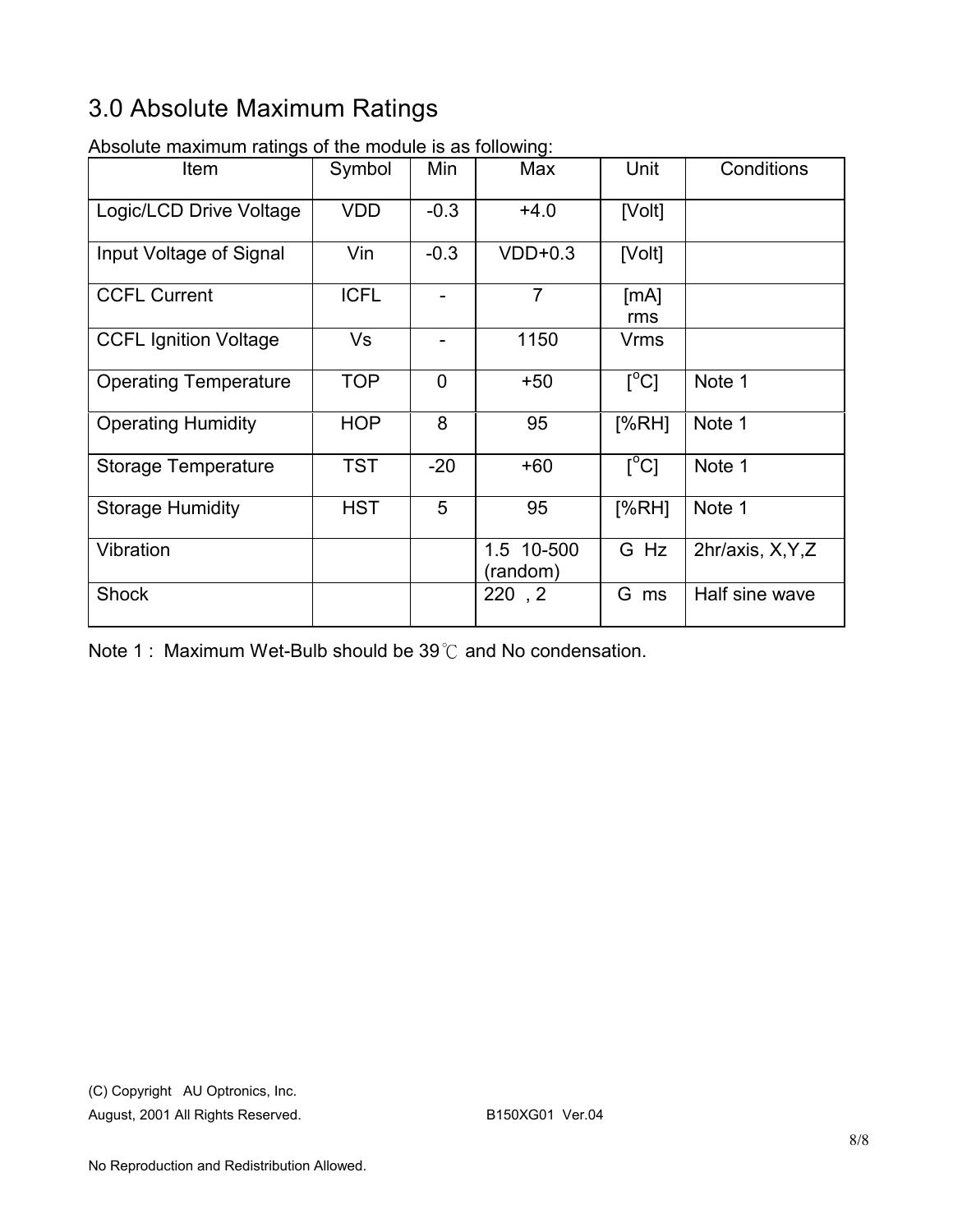# 4.0 Optical Characteristics

The optical characteristics are measured under stable conditions as follows under 25℃ condition:

| Item                                    |                        |                                | Conditions                | Typ.                                   | <b>Note</b> |
|-----------------------------------------|------------------------|--------------------------------|---------------------------|----------------------------------------|-------------|
| <b>Viewing Angle</b>                    | [degree]<br>[degree]   | Horizontal (Right)<br>$K = 10$ | (Left)                    | 40<br>40                               |             |
| K: Contrast Ratio                       | [degree]<br>[degree]   | Vertical<br>$K = 10$           | (Upper)<br>(Lower)        | $\overline{10}$<br>30                  |             |
| Contrast ratio                          |                        |                                |                           | 250                                    |             |
| Luminance<br>Uniformity                 |                        |                                |                           | 1.25 max. (5 pts)<br>1.65 max. (13pts) |             |
| Response Time                           | [msec]                 | Rising                         |                           | $\overline{11}$                        | $15$ (Max.) |
| (Room Temp.)                            | [msec]                 | Falling                        |                           | $\overline{24}$                        | $30$ (Max.) |
| Color                                   |                        | Red                            | $\boldsymbol{\mathsf{X}}$ | 0.566                                  |             |
| Chromaticity                            |                        | Red                            | y                         | 0.321                                  |             |
| Coordinates (CIE)                       |                        | Green                          | $\boldsymbol{\mathsf{X}}$ | 0.320                                  |             |
|                                         |                        | Green                          | y                         | 0.537                                  |             |
|                                         |                        | <b>Blue</b>                    | $\pmb{\mathsf{X}}$        | 0.155                                  |             |
|                                         |                        | <b>Blue</b>                    | у                         | 0.143                                  |             |
|                                         |                        | White                          | $\boldsymbol{\mathsf{X}}$ | 0.313                                  |             |
|                                         |                        | White                          | y                         | 0.329                                  |             |
| <b>White Luminance</b><br>(CCFL 6.0 mA) | $\lceil cd/m^2 \rceil$ |                                |                           | 150 (5 points average)                 |             |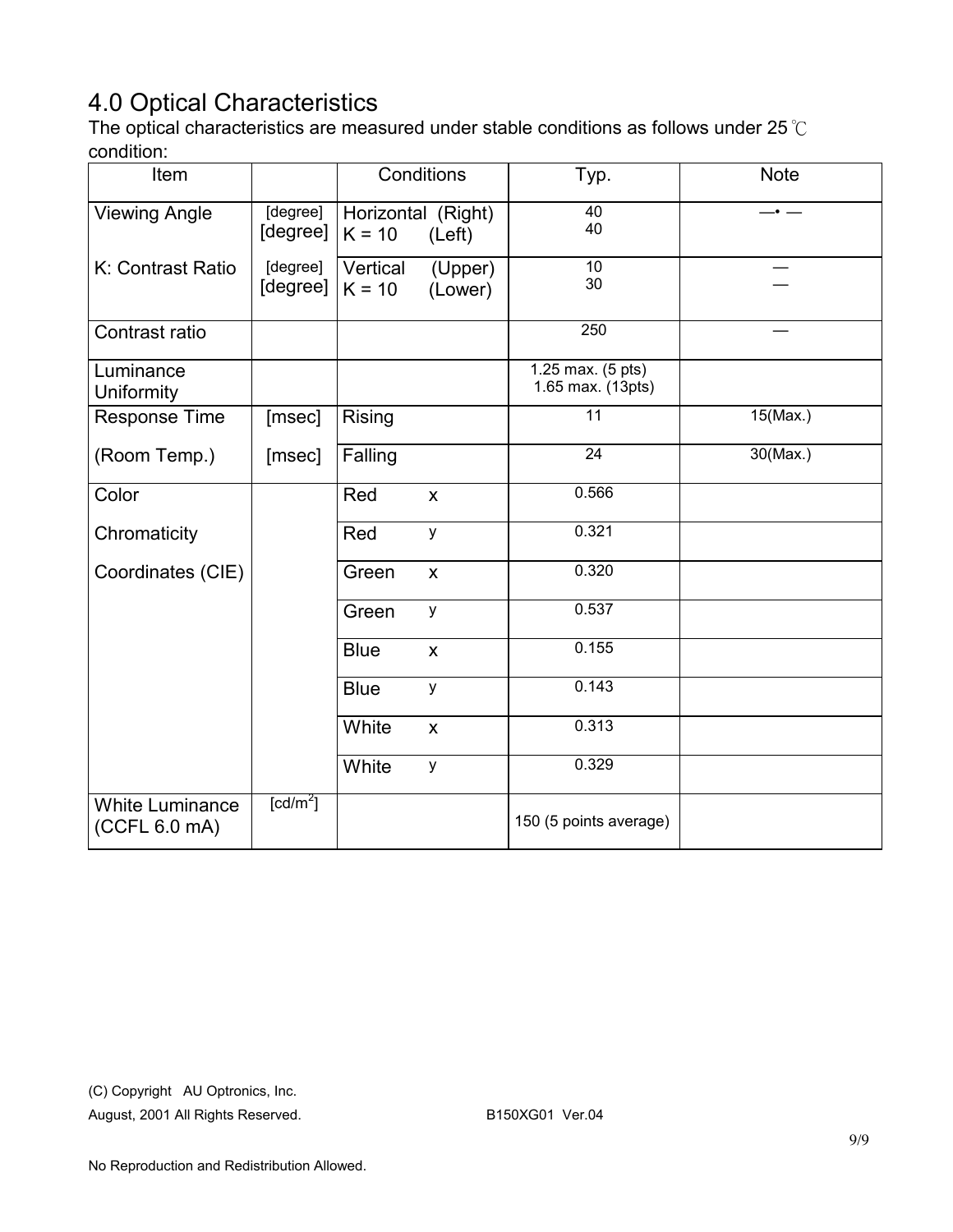## 5.0 Signal Interface

### 5.1 Connectors

Physical interface is described as for the connector on module.

These connectors are capable of accommodating the following signals and will be following components.

| <b>Connector Name / Designation</b> | <b>For Signal Connector</b>  |
|-------------------------------------|------------------------------|
| Manufacturer                        | JAE or compatible            |
| Type / Part Number                  | FI-XB30SR-HF11 or compatible |
| <b>Mating Housing/Part Number</b>   | FI-X30M, FI-X30C or FI-X30H  |
| <b>Mating Contact/Part Number</b>   | <b>FI-C3-A1</b>              |

| Connector Name / Designation | For Lamp Connector |
|------------------------------|--------------------|
| Manufacturer                 | JST                |
| Type / Part Number           | <b>BHSR-02VS-1</b> |
| Mating Type / Part Number    | SM02B-BHSS-1-TB    |

### 5.2 Signal Pin

| ◡<br>Pin# | <b>Signal Name</b> | Pin#           | <b>Signal Name</b> |
|-----------|--------------------|----------------|--------------------|
|           | <b>GND</b>         | $\overline{2}$ | <b>VDD</b>         |
| 3         | <b>VDD</b>         | 4              | <b>VEDID</b>       |
| 5         | <b>NC</b>          | 6              | <b>CLKEDID</b>     |
| 7         | <b>DATAEDID</b>    | 8              | RxIN0-             |
| 9         | RxIN0+             | 10             | <b>GND</b>         |
| 11        | RxIN1-             | 12             | RxIN1+             |
| 13        | <b>GND</b>         | 14             | RxIN2-             |
| 15        | RxIN2+             | 16             | <b>GND</b>         |
| 17        | <b>RxCLKIN-</b>    | 18             | RxCLKIN+           |
| 19        | <b>GND</b>         | 20             | <b>GND</b>         |
| 21        | <b>NC</b>          | 22             | <b>NC</b>          |
| 23        | <b>NC</b>          | 24             | <b>NC</b>          |
| 25        | <b>NC</b>          | 26             | <b>NC</b>          |
| 27        | <b>NC</b>          | 28             | <b>NC</b>          |
| 29        | <b>NC</b>          | 30             | <b>NC</b>          |

(C) Copyright AU Optronics, Inc.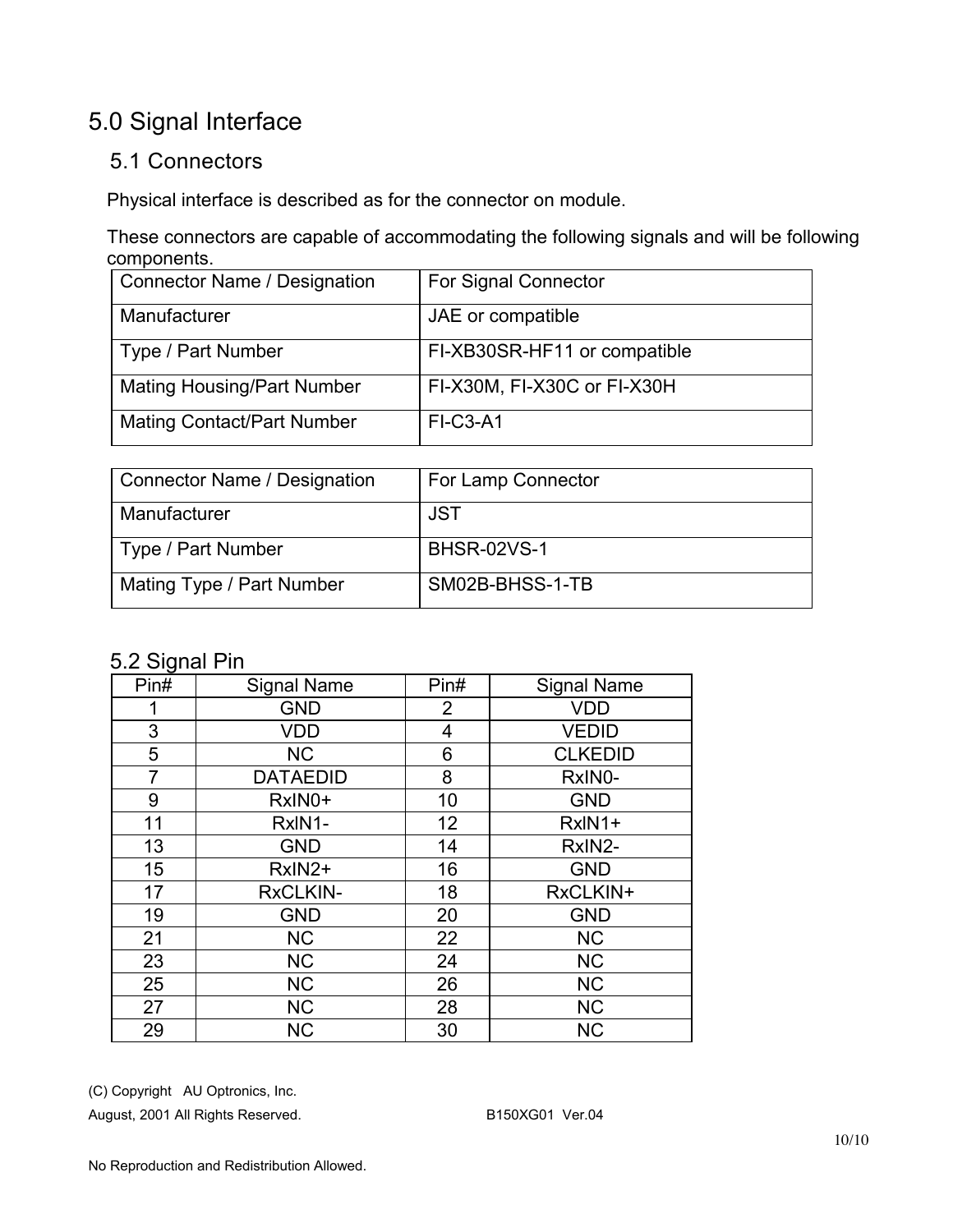#### 5.3 Signal Description

The module using a LVDS receiver. LVDS is a differential signal technology for LCD interface and high speed data transfer device. Transmitter shall be SN75LVDS84 (negative edge sampling) or compatible.

| Signal Name         | <b>Description</b>                                               |
|---------------------|------------------------------------------------------------------|
| RxINO-, RxINO+      | LVDS differential data input (Red0-Red5, Green0)                 |
| RxIN1-, RxIN1+      | LVDS differential data input (Green1-Green5, Blue0-Blue1)        |
| RxIN2-, RxIN2+      | LVDS differential data input (Blue2-Blue5, Hsync, Vsync, DSPTMG) |
| RxCLKIN-, RxCLKIN0+ | LVDS differential clock input                                    |
| <b>VDD</b>          | +3.3V Power Supply                                               |
| <b>GND</b>          | Ground                                                           |

Note: Input signals shall be low or Hi-Z state when VDD is off. Internal circuit of LVDS inputs are as following.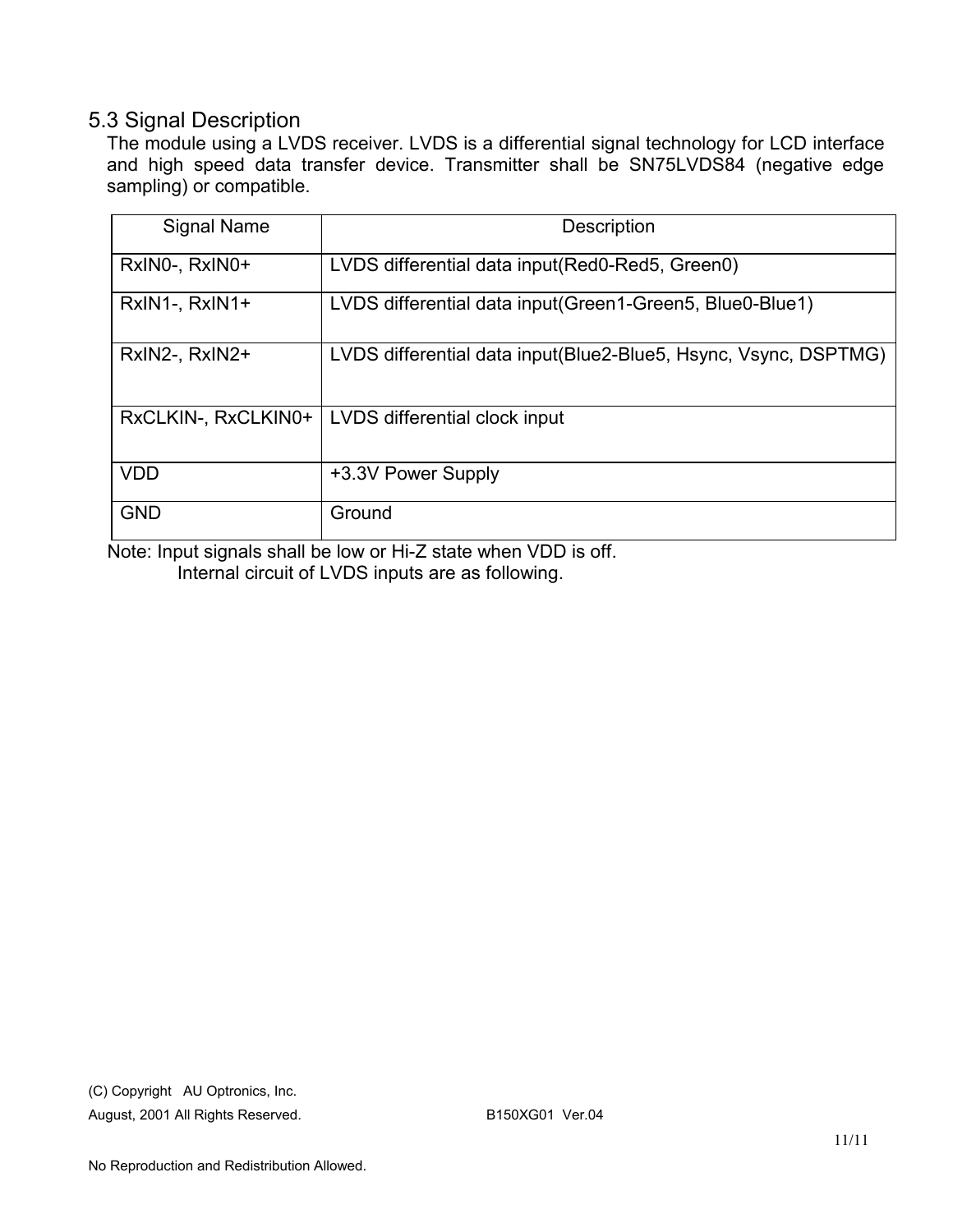

The module uses a 100ohm resistor between positive and negative data lines of each receiver input

| <b>Signal Name</b> | <b>Description</b> |                                              |
|--------------------|--------------------|----------------------------------------------|
| RED <sub>5</sub>   | Red Data 5 (MSB)   | Red-pixel Data                               |
| RED <sub>4</sub>   | Red Data 4         | Each red pixel's brightness data consists of |
| RED <sub>3</sub>   | Red Data 3         | these 6 bits pixel data.                     |
| RED <sub>2</sub>   | Red Data 2         |                                              |
| RED <sub>1</sub>   | Red Data 1         |                                              |
| RED <sub>0</sub>   | Red Data 0 (LSB)   |                                              |
|                    |                    |                                              |
|                    | Red-pixel Data     |                                              |

(C) Copyright AU Optronics, Inc.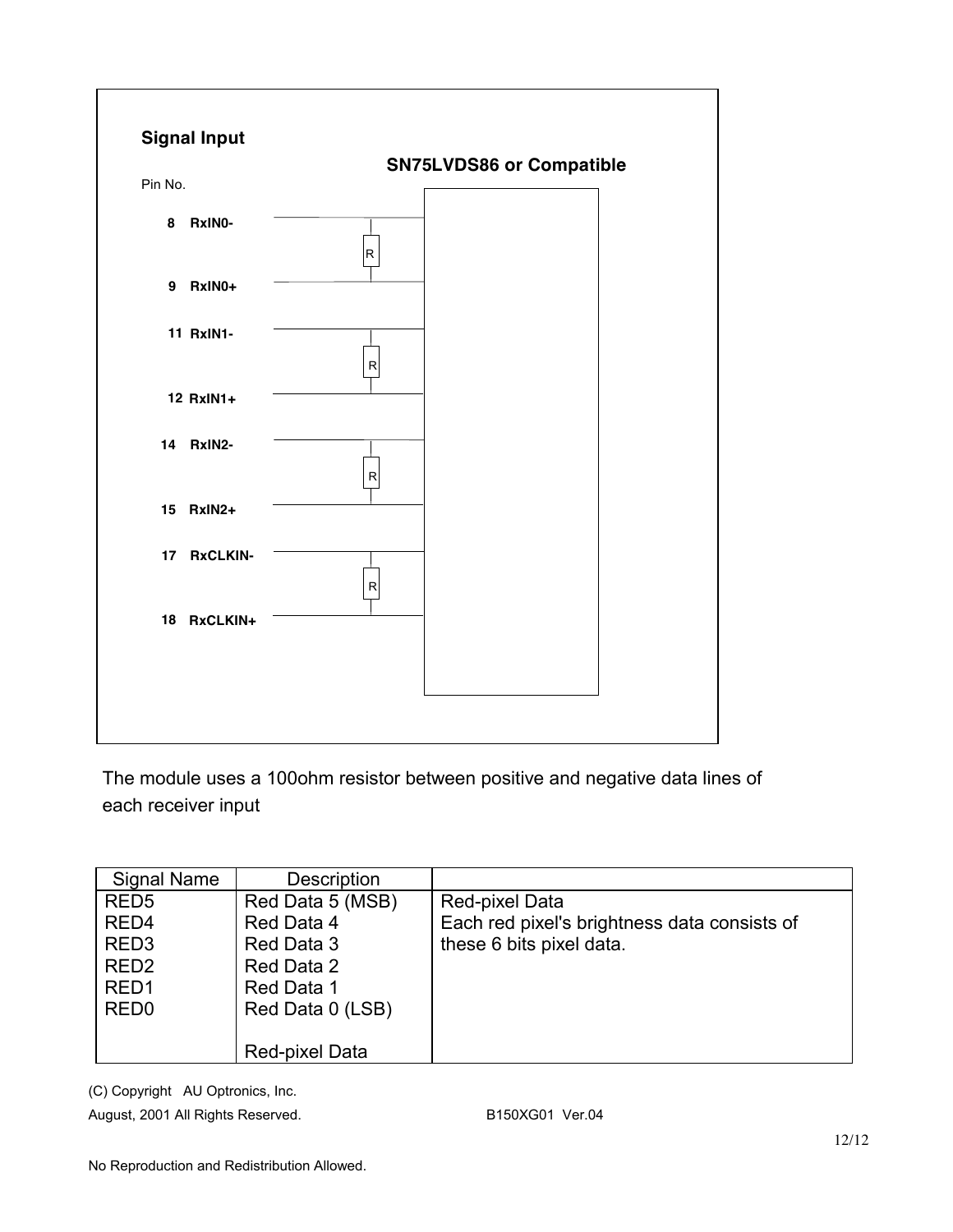| <b>GREEN 5</b><br><b>GREEN 4</b><br><b>GREEN 3</b><br><b>GREEN 2</b><br><b>GREEN 1</b><br><b>GREEN 0</b> | Green Data 5 (MSB)<br>Green Data 4<br>Green Data 3<br>Green Data 2<br>Green Data 1<br>Green Data 0 (LSB)                | Green-pixel Data<br>Each green pixel's brightness data consists of<br>these 6 bits pixel data.                                                                                               |
|----------------------------------------------------------------------------------------------------------|-------------------------------------------------------------------------------------------------------------------------|----------------------------------------------------------------------------------------------------------------------------------------------------------------------------------------------|
|                                                                                                          | Green-pixel Data                                                                                                        |                                                                                                                                                                                              |
| <b>BLUE 5</b><br><b>BLUE 4</b><br><b>BLUE 3</b><br><b>BLUE 2</b><br><b>BLUE 1</b><br>BLUE 0              | Blue Data 5 (MSB)<br><b>Blue Data 4</b><br>Blue Data 3<br><b>Blue Data 2</b><br><b>Blue Data 1</b><br>Blue Data 0 (LSB) | <b>Blue-pixel Data</b><br>Each blue pixel's brightness data consists of<br>these 6 bits pixel data.                                                                                          |
| <b>DTCLK</b>                                                                                             | <b>Blue-pixel Data</b><br>Data Clock                                                                                    | The typical frequency is 54.0 MHZ The signal<br>is used to strobe the pixel data and DSPTMG<br>signals. All pixel data shall be valid at the falling<br>edge when the DSPTMG signal is high. |
| <b>DSPTMG</b>                                                                                            | Display Timing                                                                                                          | This signal is strobed at the falling edge of<br>-DTCLK. When the signal is high, the pixel data<br>shall be valid to be displayed.                                                          |
| <b>VSYNC</b>                                                                                             | <b>Vertical Sync</b>                                                                                                    | The signal is synchronized to -DTCLK.                                                                                                                                                        |
| <b>HSYNC</b>                                                                                             | <b>Horizontal Sync</b>                                                                                                  | The signal is synchronized to -DTCLK.                                                                                                                                                        |

Note: Output signals from any system shall be low or Hi-Z state when VDD is off.

### 5.4 Signal Electrical Characteristics

Input signals shall be low or Hi-Z state when VDD is off.

It is recommended to refer the specifications of SN75LVDS86DGG(Texas Instruments) in detail.

Signal electrical characteristics are as follows;

| Parameter | Condition                                     | Min    | Max | Unit |
|-----------|-----------------------------------------------|--------|-----|------|
| Vth       | Differential Input High<br>Voltage(Vcm=+1.2V) |        | 100 | [mV] |
| Vtl       | Differential Input Low<br>Voltage(Vcm=+1.2V)  | $-100$ |     | [mV] |

LVDS Macro AC characteristics are as follows:

(C) Copyright AU Optronics, Inc.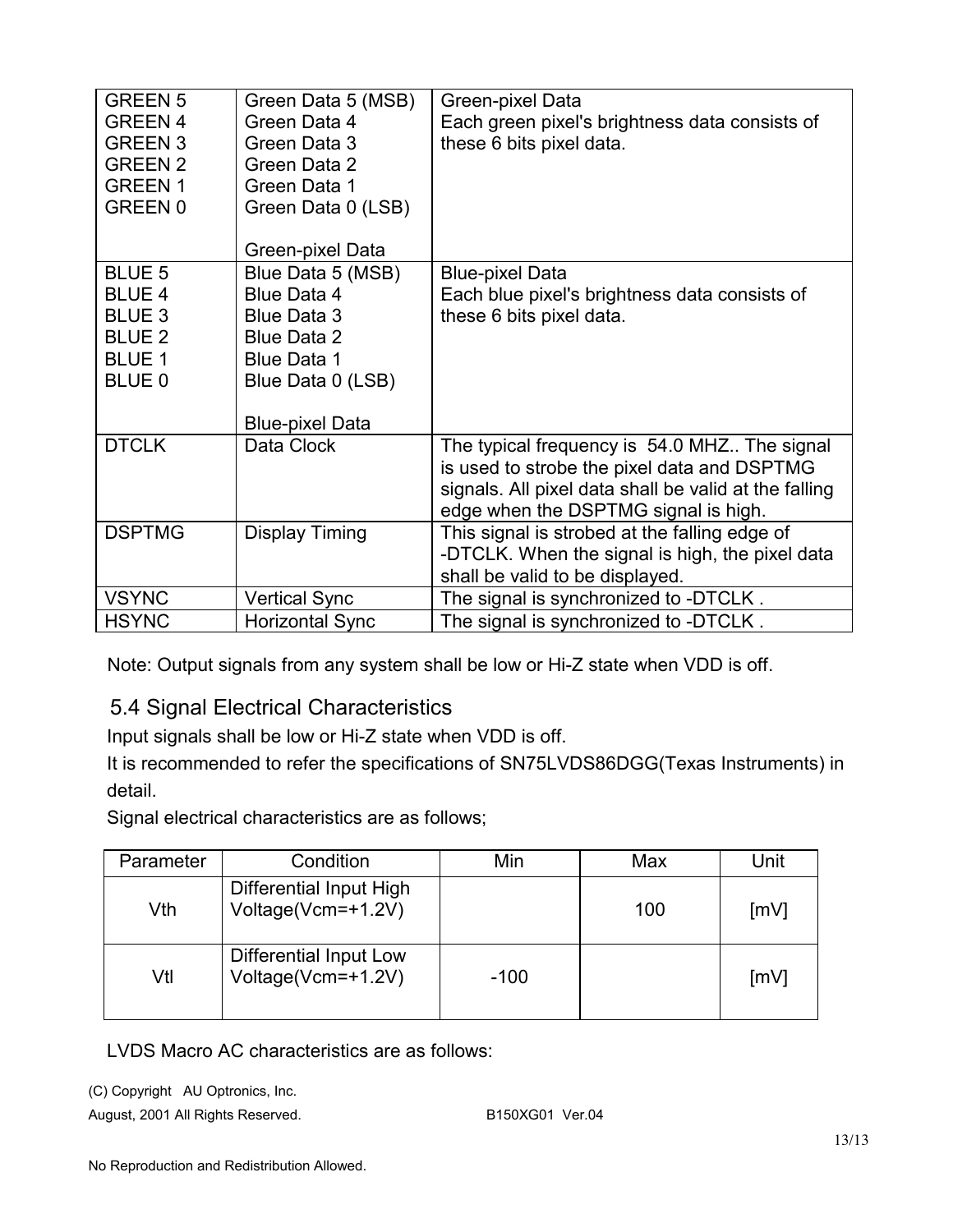|                       | Min.  | Max.  |
|-----------------------|-------|-------|
| Clock Frequency (T)   | 50MHZ | 68MHZ |
| Data Setup Time (Tsu) | 600ps |       |
| Data Hold Time (Thd)  | 600ps |       |



### 5.5 Signal for Lamp connector

| Pin # | Signal Name       |
|-------|-------------------|
|       | Lamp High Voltage |
|       | Lamp Low Voltage  |

## 6.0 Pixel Format Image

Following figure shows the relationship of the input signals and LCD pixel format.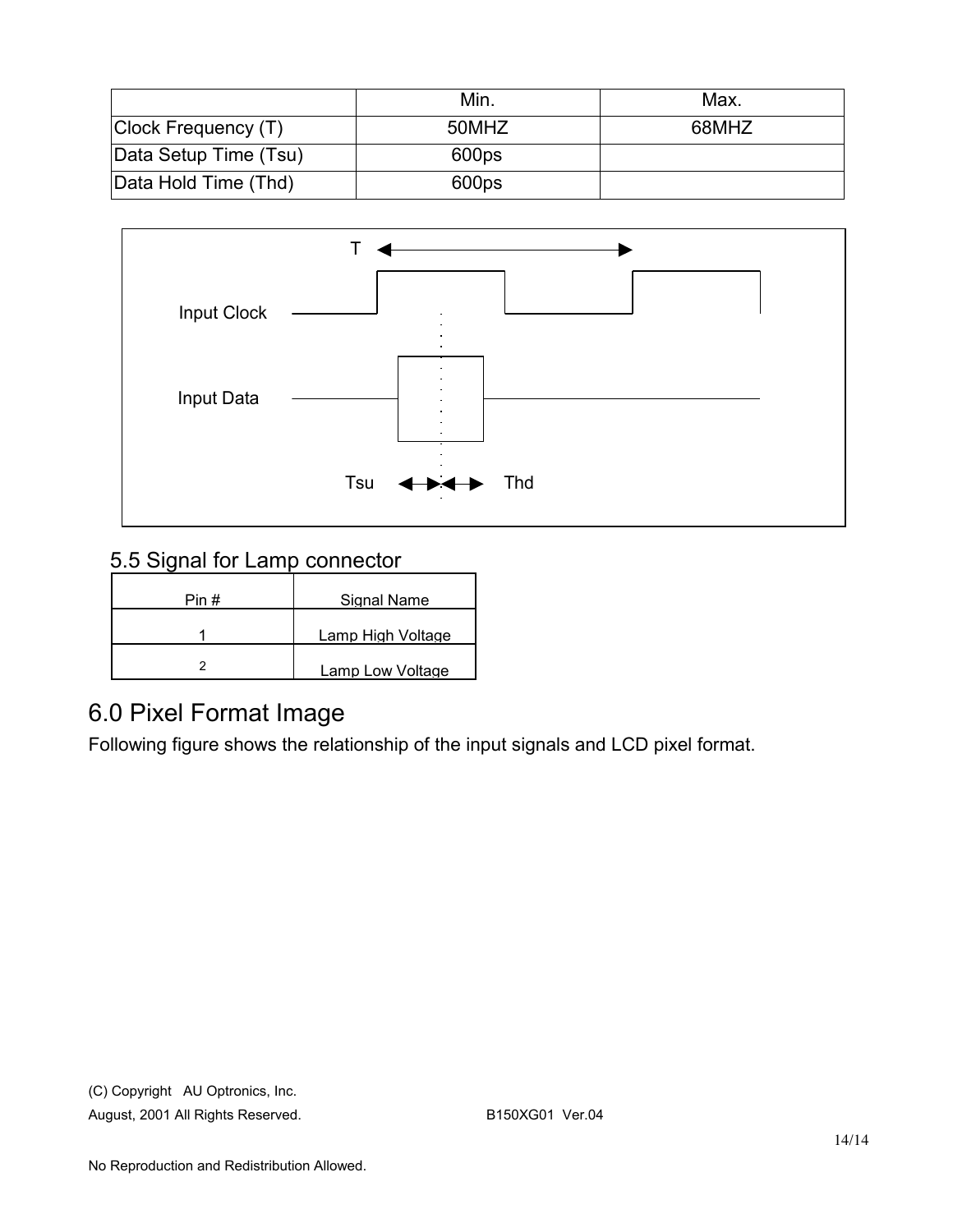|            |   | $\Omega$ |       |       | 1              |     |              |   |   |     | 1022 1023 |   |
|------------|---|----------|-------|-------|----------------|-----|--------------|---|---|-----|-----------|---|
| 1st Line   | R |          |       | G B R |                | G B | $\mathsf{R}$ | G |   | B R | GIB       |   |
|            |   |          |       |       |                |     |              |   |   |     |           |   |
|            |   |          |       |       |                |     |              |   |   |     |           |   |
|            |   |          |       |       | ٠              |     |              |   |   |     |           |   |
|            |   | ٠        |       |       | ٠              |     |              |   |   |     |           |   |
|            |   | ٠        |       |       | $\blacksquare$ |     |              |   |   |     |           |   |
|            |   |          |       |       |                |     |              |   |   |     |           |   |
|            |   |          |       |       |                |     |              |   |   |     |           |   |
| 768th Line |   |          | R G B | R     | G              | B   | R            | G | B | R   | G         | B |

## 7.0 Parameter guide line for CFL Inverter

| Parameter                                  | Min•         | $DP-1$ | Max   | Units                            | Condition                               |
|--------------------------------------------|--------------|--------|-------|----------------------------------|-----------------------------------------|
| <b>White Luminance</b><br>5 points average |              | 150    |       | $\text{\rm [cd/m}^2\text{\rm ]}$ | $(Ta=25^{\circ}C)$                      |
| <b>CCFL current(ICFL)</b>                  | $3.0\bullet$ | 6.0    | 7.0   | [mA]<br>rms                      | $(Ta=25^{\circ}C)$<br>Note 2            |
| <b>CCFL Frequency(FCFL)</b>                | 40           | 50     | 60    | [KHz]                            | $(Ta=25^{\circ}C)$<br>Note <sub>3</sub> |
| <b>CCFL Ignition Voltage(Vs)</b>           |              |        | 1,150 | [Volt]<br>rms                    | $(Ta=0^{\circ}C)$<br>Note 4             |
| <b>CCFL Voltage (Reference)</b><br>(VCFL)  |              | 700    |       | [Volt]<br>rms                    | $(Ta=25^{\circ}C)$<br>Note 5            |
| <b>CCFL Power consumption</b><br>(PCFL)    |              | 4.2    |       | [Watt]                           | $(Ta=25^{\circ}C)$<br>Note 5            |

Note 1: DP-1 are ADT recommended Design Points.

\*1 All of characteristics listed are measured under the condition using the ADT Test inverter. \*2 In case of using an inverter other than listed, it is recommended to check the inverter carefully. Sometimes, interfering noise stripes appear on the screen, and substandard luminance or flicker at low power may happen.

(C) Copyright AU Optronics, Inc.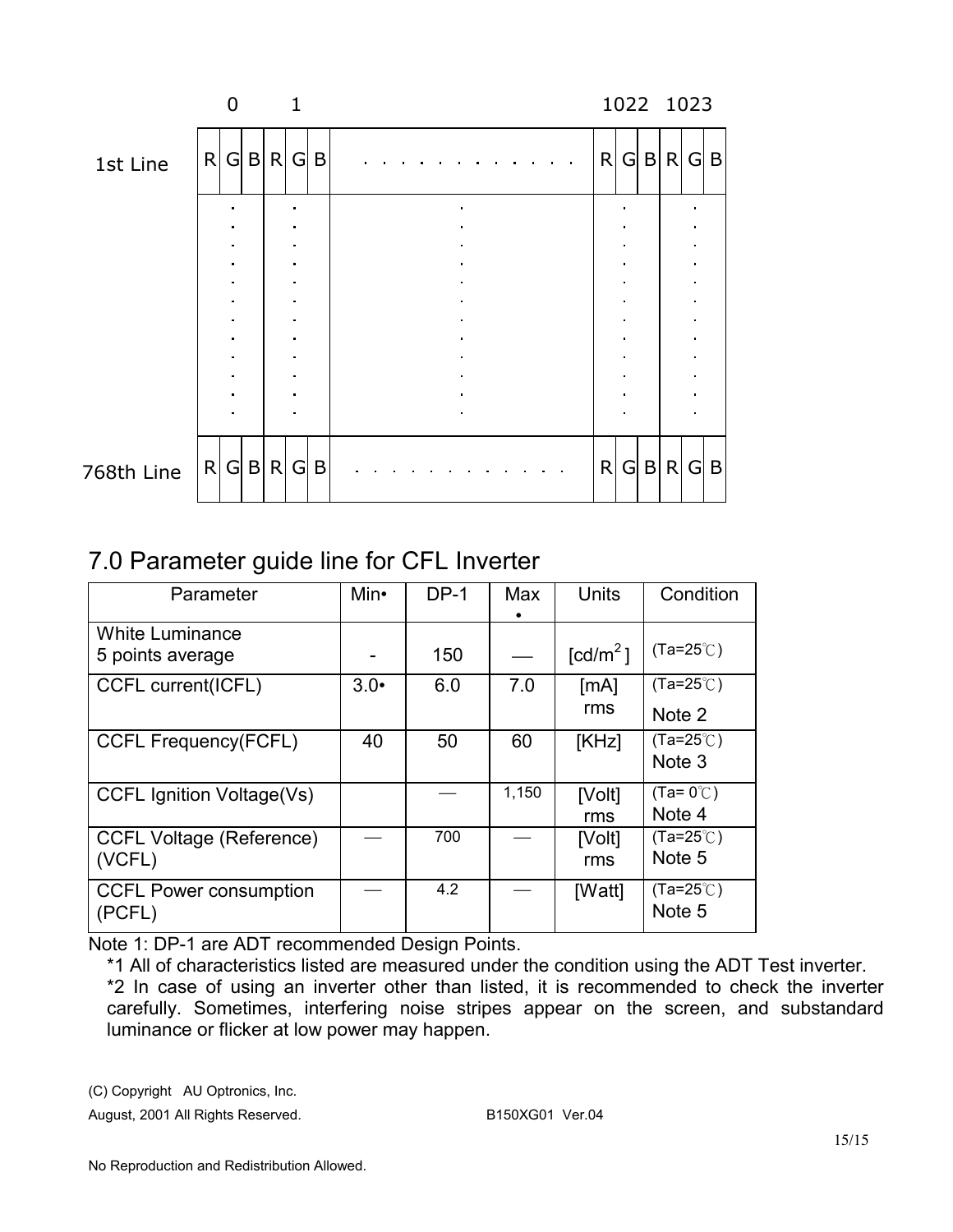\*3 In designing an inverter, it is suggested to check safety circuit ver carefully. Impedance of CFL, for instance, becomes more than 1 [M ohm] when CFL is damaged.

\*4 Generally, CFL has some amount of delay time after applying kick-off voltage. It is recommended to keep on applying kick-off voltage for 1 [Sec] until discharge.

\*5 CFL discharge frequency must be carefully chosen so as not to produce interfering noise stripes on the screen.

\*6 Reducing CFL current increases CFL discharge voltage and generally increases CFL discharge frequency. So all the parameters of an inverter should be carefully designed so as not to produce too much leakage current from high-voltage output of the inverter.

Note 2: It should be emplyed the inverter which has "Duty Dimming", if ICFL is less than 4mA. Note 3: CFL discharge frequency should

be carefully determined to avoid interference between inverter and TFT LCD.

Note 4: CFL inverter should be able to give out a power that has a generating capacity of over 1,400 voltage. Lamp units need 1,400 voltage minimum for ignition.

Note 5: Calculator value for reference (ICFL×VCFL=PCFL)

## 8.0 Interface Timings

Basically, interface timings should match the VESA 1024x768 /60Hz (VG901101) manufacturing guide line timing.

| Symbol     | <b>Description</b>     | Min            | <b>Typ</b> | <b>Max</b> | Unit   |
|------------|------------------------|----------------|------------|------------|--------|
| fdck       | <b>DTCLK Frequency</b> | 50             | 65.00      | 68         | [MHz]  |
| tck        | DTCLK cycle time       |                | 15.38      |            | [nsec] |
| tx         | X total time           | 1206           | 1344       | 1648       | [tck]  |
| tacx       | X active time          |                | 1024       |            | [tck]  |
| tbkx       | X blank time           | 90             | 320        |            | [tck]  |
| Hsync      | H frequency            |                | 48.363     |            | [KHz]  |
| <b>Hsw</b> | H-Sync width           | $\overline{2}$ | 136        |            | [tck]  |
| Hbp        | H back porch           | 4              | 160        |            | [tck]  |
| Hfp        | H front porch          | 8              | 24         |            | [tck]  |
| tv         | Y total time           | 771            | 806        | 895        | [tx]   |
| tacy       | Y active time          |                | 768        |            | [tx]   |
| Vsync      | Frame rate             | (55)           | 60         | 61         | [Hz]   |
| Vw         | V-sync Width           | 2              | 6          |            | [tx]   |
| Vfp        | V-sync front porch     |                | 3          |            | [tx]   |
| Vbp        | V-sync back porch      | 7              | 29         | 63         | [tx]   |

### 8.1 Timing Characteristics

**Note:** Hsw(H-sync width) + Hbp(H-sync back porch) should be less than 515 tck.

### 8.2 Timing Definition

(C) Copyright AU Optronics, Inc.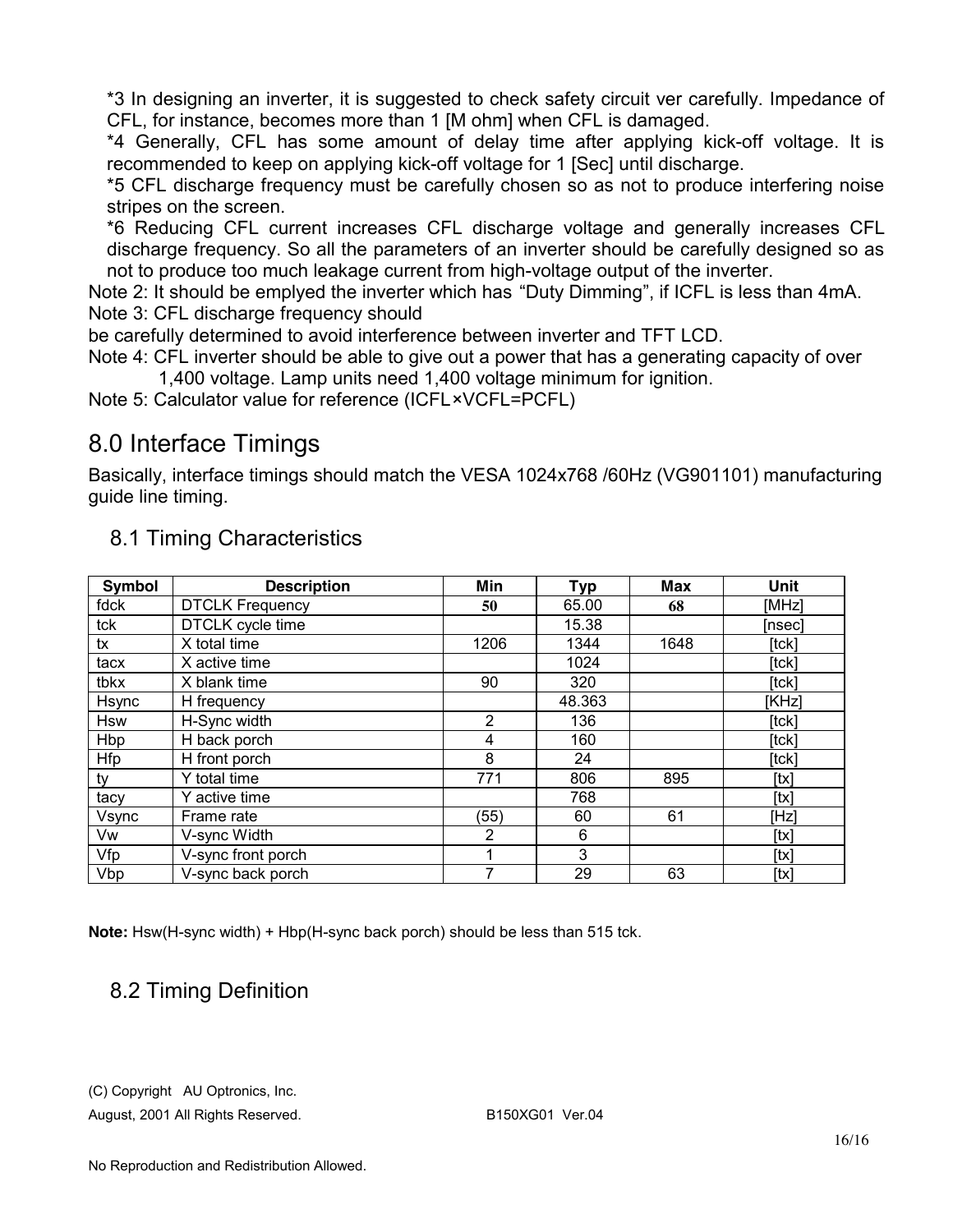

# 9.0 Power Consumption

Input power specifications are as follows;

| Symble         | Parameter                              | Min | Typ  | Max  | <b>Units</b> | Condition               |
|----------------|----------------------------------------|-----|------|------|--------------|-------------------------|
| <b>VDD</b>     | Logic/LCD Drive                        | 3.0 | 3.3  | 3.6  | [Volt]       | Load Capacitance 20uF   |
|                | Voltage                                |     |      |      |              |                         |
| <b>PDD</b>     | <b>VDD Power</b>                       |     | 1.26 |      | [Watt]       | All Black Pattern       |
| PDD Max        | <b>VDD Power max</b>                   |     |      | 1.91 | [Watt]       | Max Pattern Note        |
| <b>IDD</b>     | <b>IDD Current</b>                     |     | 380  |      | mA           | All Black Pattern       |
| <b>IDD Max</b> | <b>IDD Current max</b>                 |     |      | 580  | mA           | <b>Max Pattern Note</b> |
| <b>VDDrp</b>   | Allowable                              |     |      | 100  | [mV]         |                         |
|                | Logic/LCD Drive                        |     |      |      | $p-p$        |                         |
|                | Ripple Voltage                         |     |      |      |              |                         |
| <b>VDDns</b>   | Allowable                              |     |      | 100  | [mV]         |                         |
|                | Logic/LCD Drive<br><b>Ripple Noise</b> |     |      |      | $p-p$        |                         |

Note : VDD=3.3V

## 10. Power ON/OFF Sequence

(C) Copyright AU Optronics, Inc.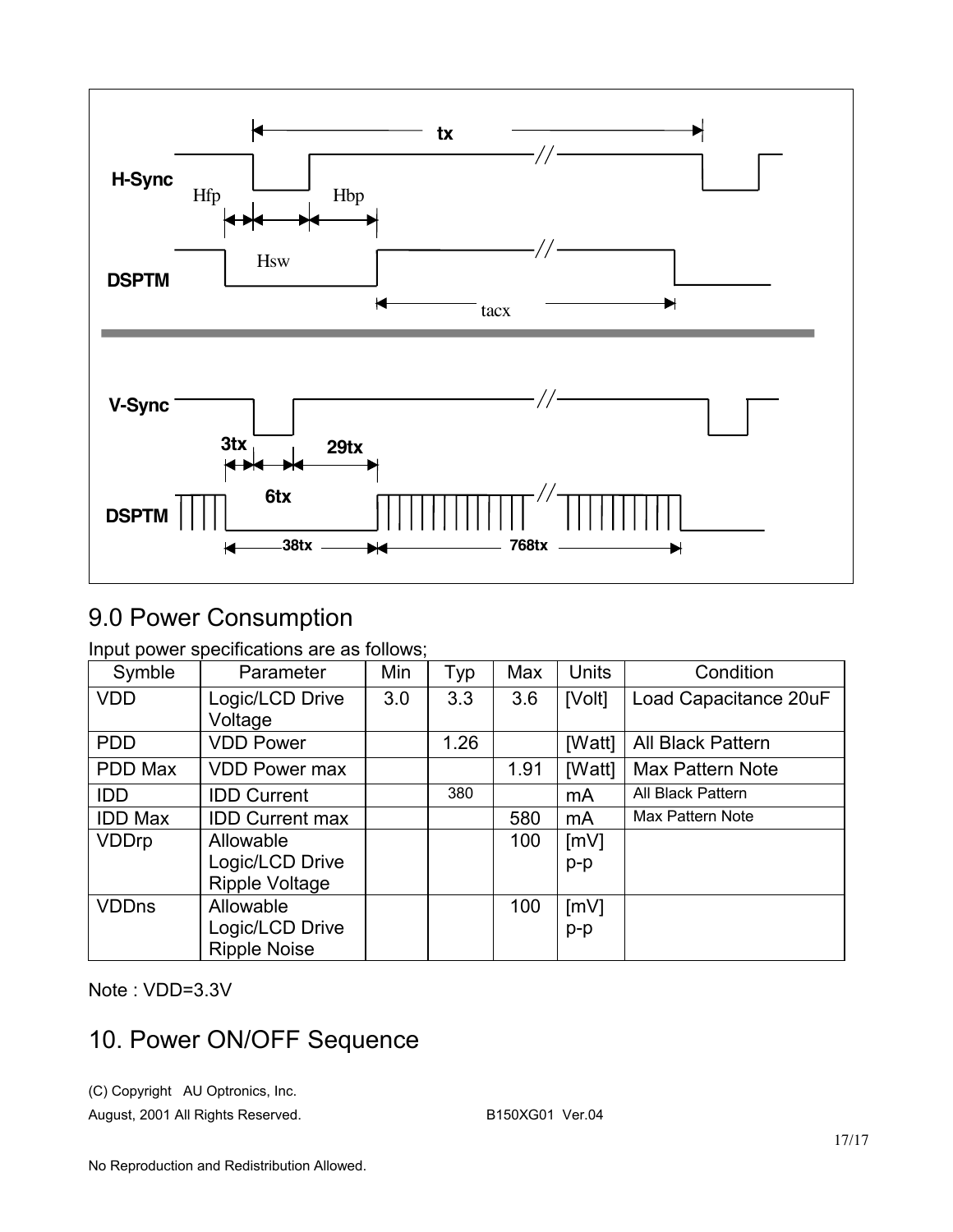

VDD power and lamp on/off sequence is as follows. Interface signals are also shown in the chart. Signals from any system shall be Hi-Z state or low level when VDD is off.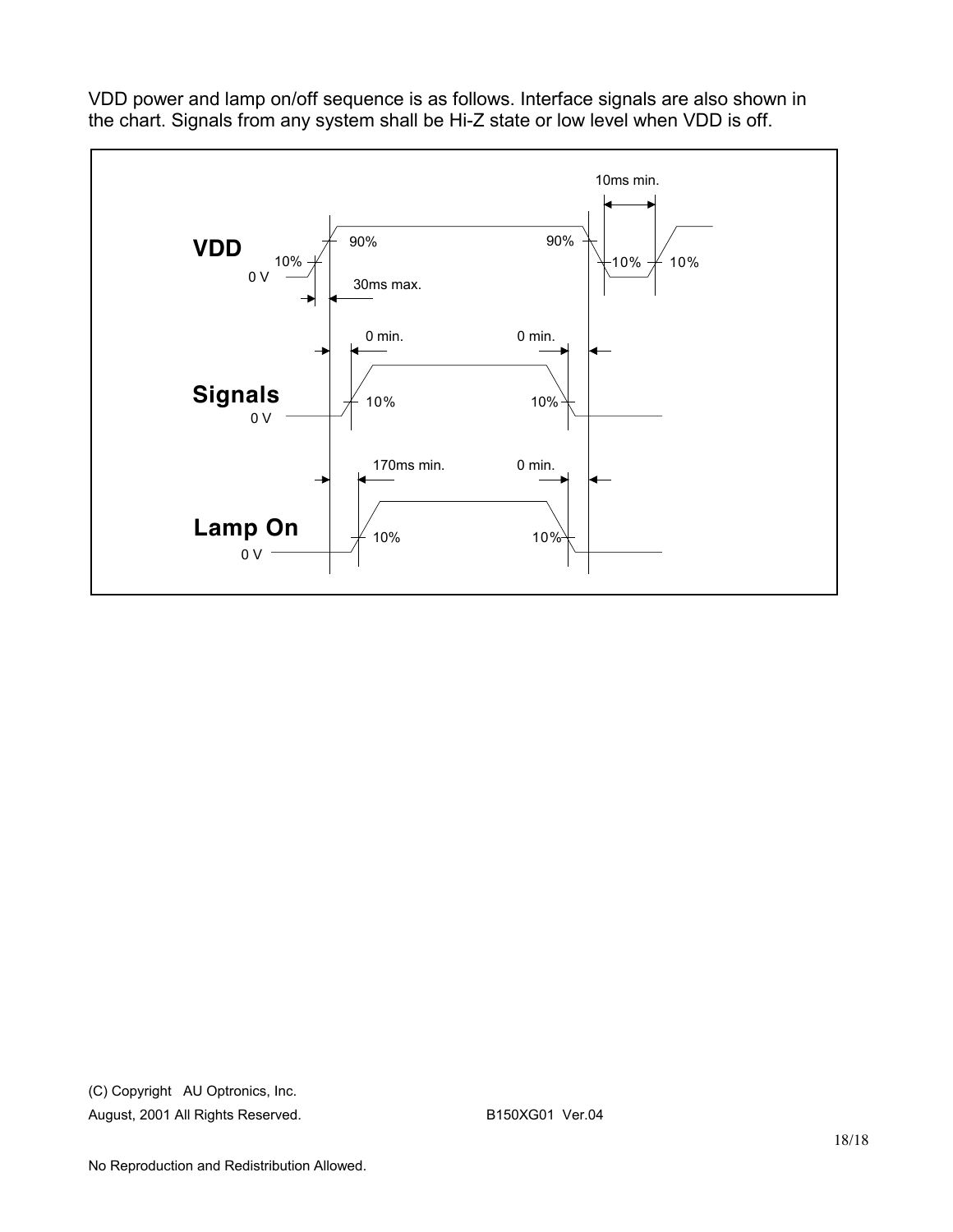## 11. Mechanical Characteristics